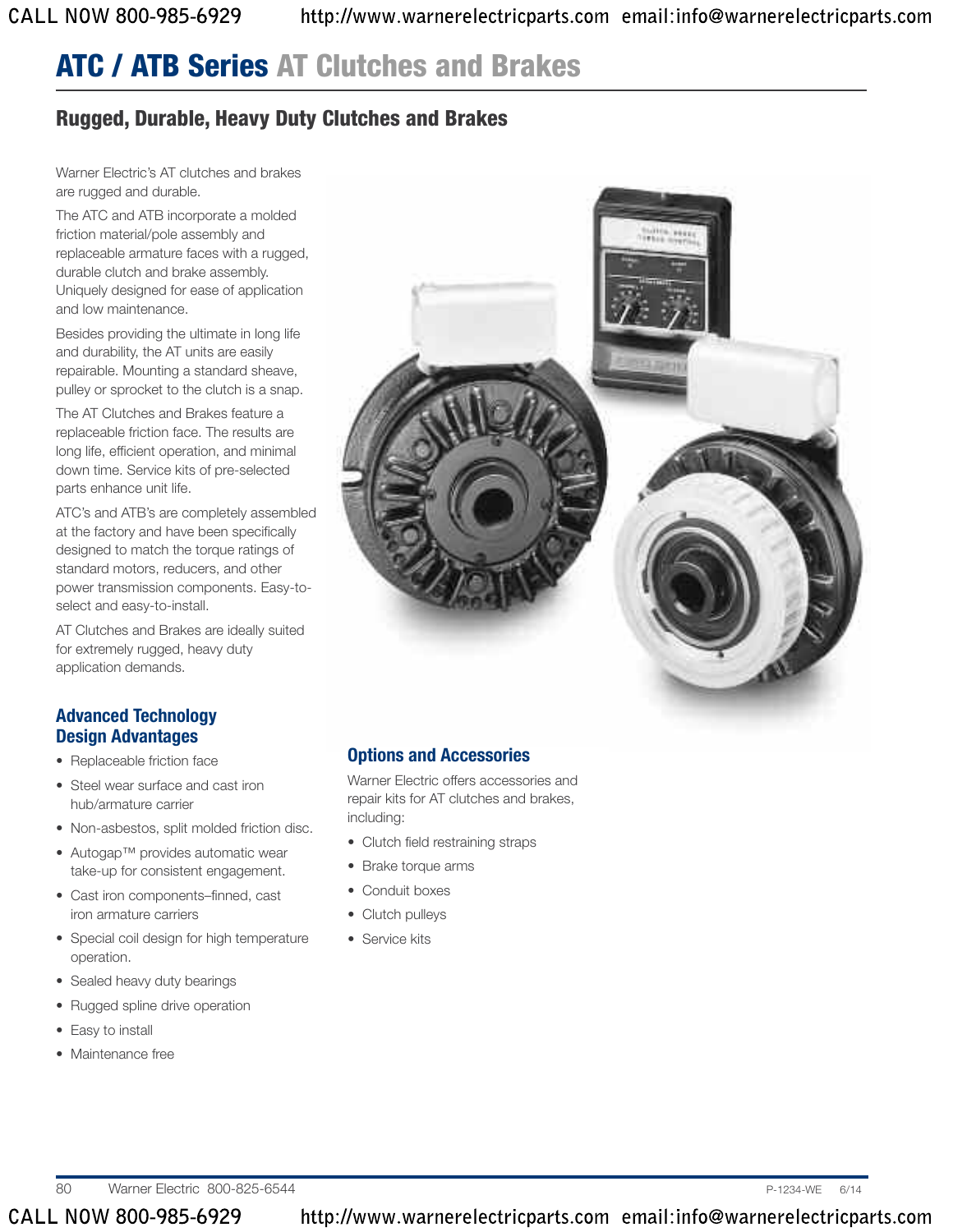The rugged durability of the AT Clutches and Brakes make them an obvious choice for heavy duty applications.

## **Applications/Mounting Configurations**



Two AT Clutches, easily mounted on conveyor headshafts, allow conveyor sections to be separately powered from a single drive.

AT Clutch and AT Brake on through shaft



Shaft mounted AT Clutch



AT Clutches and Brakes are excellent for controlled torque applications.

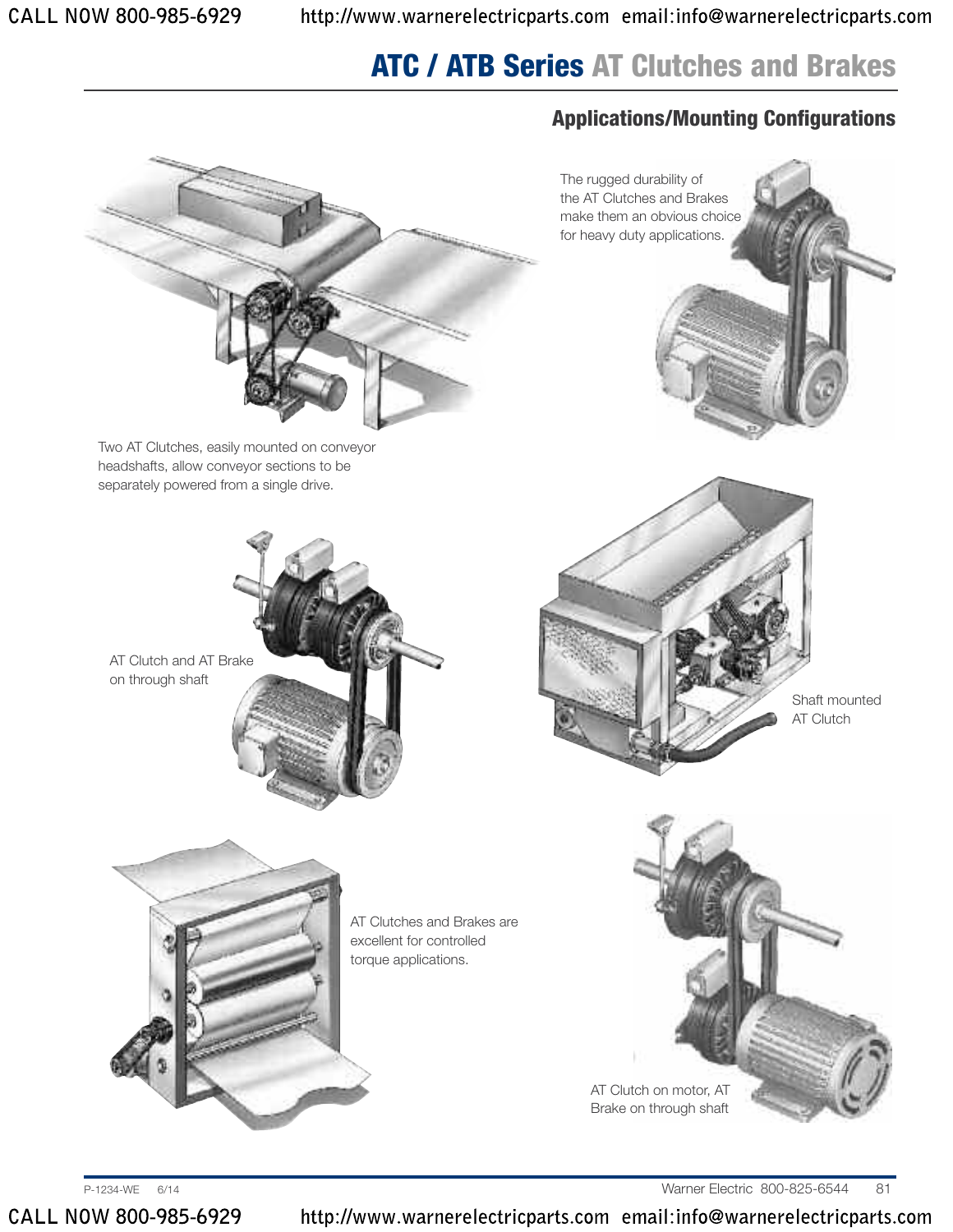## **Performance Advantages**

## **Principle of Operation**

Ease of control is one of the most outstanding features of Warner Electric brakes and clutches. In operation, a magnetic field is generated as soon as current flows through the magnet coil. The magnetic poles are molded into a replaceable disc with the friction material. The electromagnetic force from the field or magnet passes through the poles to attract the armature, clamping the two together tightly. Strength of the magnetic field

is directly proportional to the amount of current applied. The full torque range is completely controllable from 0 to 100% simply by turning the knob on the appropriate Warner Electric control.

o



### **Replaceable Friction Discs**

The AT Electric Clutches and Brakes feature a patented replaceable friction face incorporating a unique combination of electromagnetic poles and friction material in a simple component. Easily visible friction disc indicates when replacement is necessary–providing a helpful maintenance

guide. The results are long life, efficient operation, and minimal down time. Rebuild kits of pre-selected parts enhance unit life.

The split friction disc and armature are replaceable without unit disassembly in less than 5 minutes in most applications.

## **Autogap™ Alignment**

Provides for automatic adjustment of the air gap between the wearing friction surfaces. Engagement times are consistent to maintain stopping and starting accuracy for the entire life of the unit.

## **Technical Considerations**

Most normal duty applications will usually require a selection based only on horsepower and speed at the clutch or brake location as indicated on pages 83, 84 and 88. However, to insure the best possible overall performance and the most cost effective unit size selection, additional factors should be considered.

#### The main criteria are:

- 1. Horsepower
- 2. RPM
- 3. System inertia at the clutch or brake
- 4. Cycle rate and start/stop time
- 5. Static torque requirement, if any.

For instance, the HP and RPM sizing derived from the selection chart on page 84, may be different than the size required

by the system inertia and cycle rate. In that case, the proper size is the larger size unit. Additional application information makes a very accurate and exacting unit size selection possible. To achieve this, system inertia and required cycle rate must be known.

### **Cycle Rate**

Cycle rate capability is often an important selection criteria. Cycle rate is usually defined as the number of times the clutch and/or brake is switched on and off in a minute or Cycles per Minute (CPM). In order to determine the correct size unit, both required cycle rate and reflected inertia must be known. The inertia of the AT clutch/brake components has been factored into the charts, so these need not be considered. To determine size from the charts:

- 1. Estimate the size clutch or brake.
- 2. Read the chart for that size. The intersection of the reflected inertia (lb. ft. 2) and speed difference (RPM) lines will indicate the maximum cycle rate for that size unit.
- 3. Compare cycle rates. If the cycle rate required falls within the units capability, proceed to step 4 below. If the required cycle rate is above the size selected, go to the next larger AT unit.
- 4. Verify selection. Compare the size selected in 2 and 3 above to the Horsepower/Speed simple selection made on page 84. If the size selected is not the same, choose the larger selected by the two methods.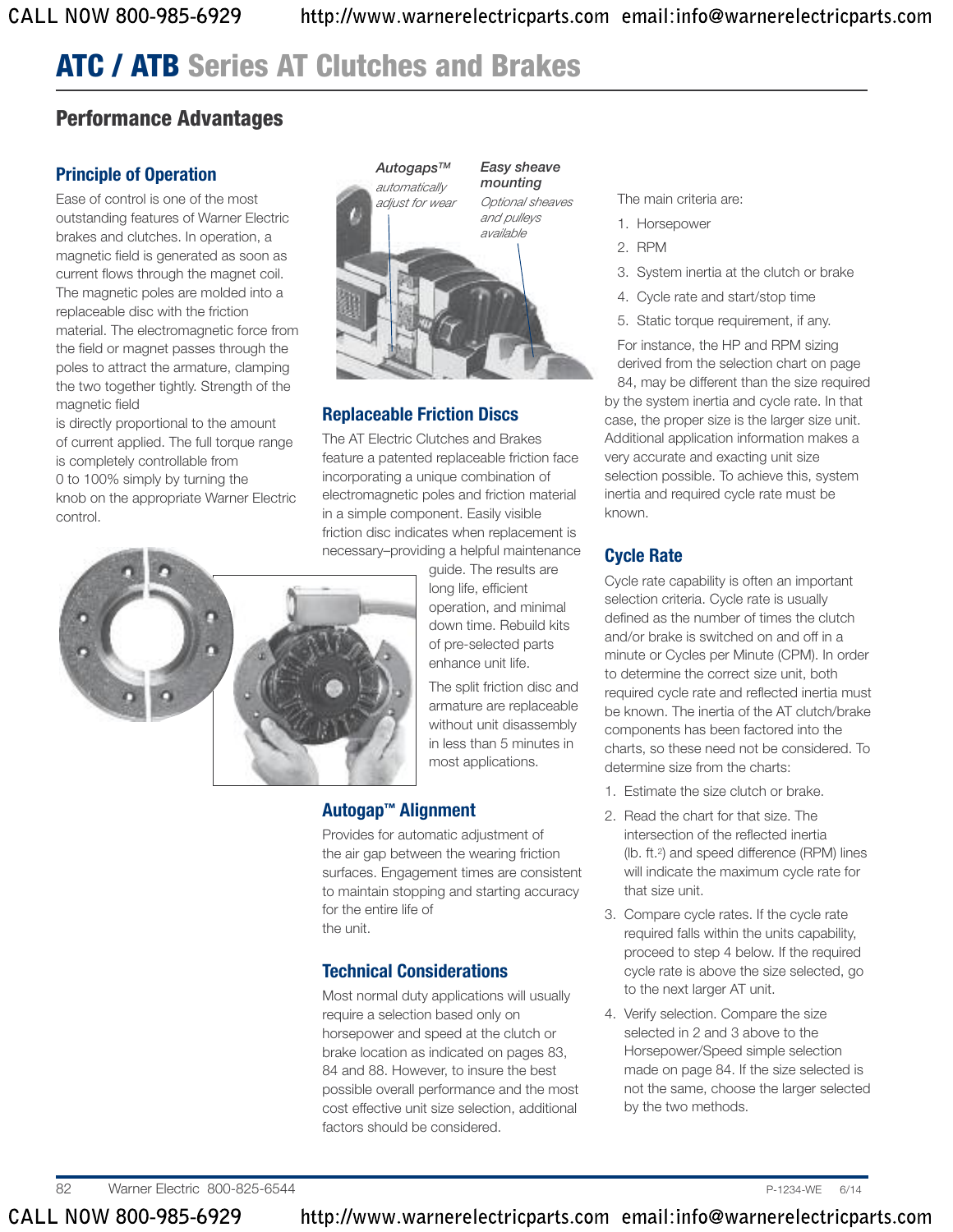## **Performance Curves**

#### **Cycle Rate Capability Stop/Start Time Capability**



### **Start/Stop Times**

In some applications, accelerating and/or decelerating the load within a specific time is a critical factor. In these start/stop time charts, AT unit inertias have already been factored in, so only reflected inertia need be considered. Selection for start/stop times can be made as follows:

- 1. Estimate the size clutch or brake required.
- 2. Read the chart for that size. Cross reference the speed difference (RPM) with the reflected inertia (lb. ft.<sup>2</sup>) to find the maximum start/stop capability for that size unit.
- 3. Compare start/stop times. If the start/stop time is equal to or less than that required for that application, the correct size unit has been selected. If shorter start/stop times are required, repeat the procedure on the chart for the next larger size unit.
- 4. Verify the selection. Compare the unit size chosen in steps 1, 2, and 3 to the unit size chosen by the simple Horsepower/Speed method on page 84. If the sizes selected are not identical, choose the larger selected by the two methods.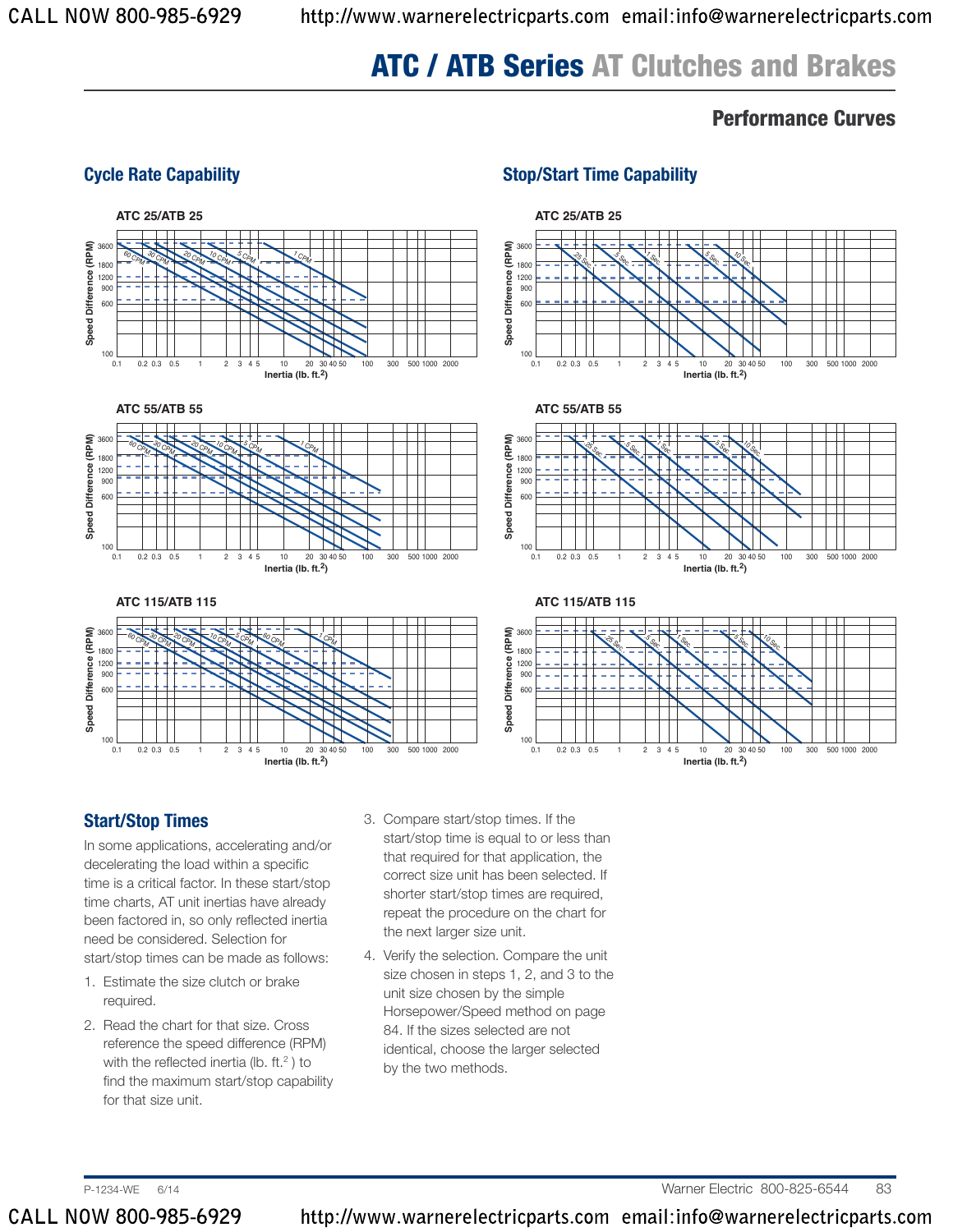## **Rugged and Durable Operation**



### **Mounting Flexibility**

The ATC clutch design represents the best combination of features to allow mounting of the widest range of pulleys, sheaves or sprockets with keys and snap rings or bolts for maximum durability. The pulleys or sheaves selected as standard offerings to

support the line are matched to the torque capability of each clutch. The torques and wear lives have been designed to match industry-standard motors and reducers by shaft size and bore size.

### **Selection**

#### **1. Determine Model Size**

Determine the motor horsepower and shaft speed (in R.P.M.) at the clutch location.

The correct size unit is shown at the intersection of HP and shaft speed.

#### **2. Determine Bore Size**

Select bore size and determine part number for correct size clutch from parts lists starting on page 85.

#### **3. Select Options**

Refer to the Standard Sheaves and Pulley chart to choose an optional Warner Electric standard pulley or obtain information for fitting other pulley or sprocket.

#### **4. Select Control**

A simple, built-in AC to DC control is optional for 90 volt AT Clutches.

Complete control information is found in the Controls Section.

## **Horsepower vs. Shaft Speed**

| HP                   |     |         |     |     |     |     |  | <b>SHAFT SPEED (IN RPM)</b> |        |  |                                                          |  |      |
|----------------------|-----|---------|-----|-----|-----|-----|--|-----------------------------|--------|--|----------------------------------------------------------|--|------|
| $\blacktriangledown$ | 100 | 200 300 | 400 | 500 | 600 | 700 |  |                             |        |  | 800  900  1000  1100  1200  1500  1800  2000  2400  3000 |  | 3600 |
| 1/4                  |     |         |     |     |     |     |  |                             |        |  |                                                          |  |      |
| 1/2                  |     |         |     |     |     |     |  |                             |        |  |                                                          |  |      |
| 3/4                  |     |         |     |     |     |     |  |                             |        |  |                                                          |  |      |
| $\mathbf{1}$         |     |         |     |     |     |     |  |                             | AT-25  |  |                                                          |  |      |
| $1 - 1/2$            |     |         |     |     |     |     |  |                             |        |  |                                                          |  |      |
| 2                    |     |         |     |     |     |     |  |                             |        |  |                                                          |  |      |
| 3                    |     |         |     |     |     |     |  |                             |        |  |                                                          |  |      |
| 5                    |     |         |     |     |     |     |  |                             | AT-55  |  |                                                          |  |      |
| $7 - 1/2$            |     |         |     |     |     |     |  |                             |        |  |                                                          |  |      |
| 10                   |     |         |     |     |     |     |  |                             | AT-115 |  |                                                          |  |      |
| 15                   |     |         |     |     |     |     |  |                             |        |  |                                                          |  |      |
| 20                   |     |         |     |     |     |     |  |                             |        |  |                                                          |  |      |
| 25                   |     |         |     |     |     |     |  |                             |        |  |                                                          |  |      |
| 30                   |     |         |     |     |     |     |  |                             |        |  |                                                          |  |      |
| 35                   |     |         |     |     |     |     |  |                             |        |  |                                                          |  |      |

84 Warner Electric 800-825-6544 P-1234-WE 6/14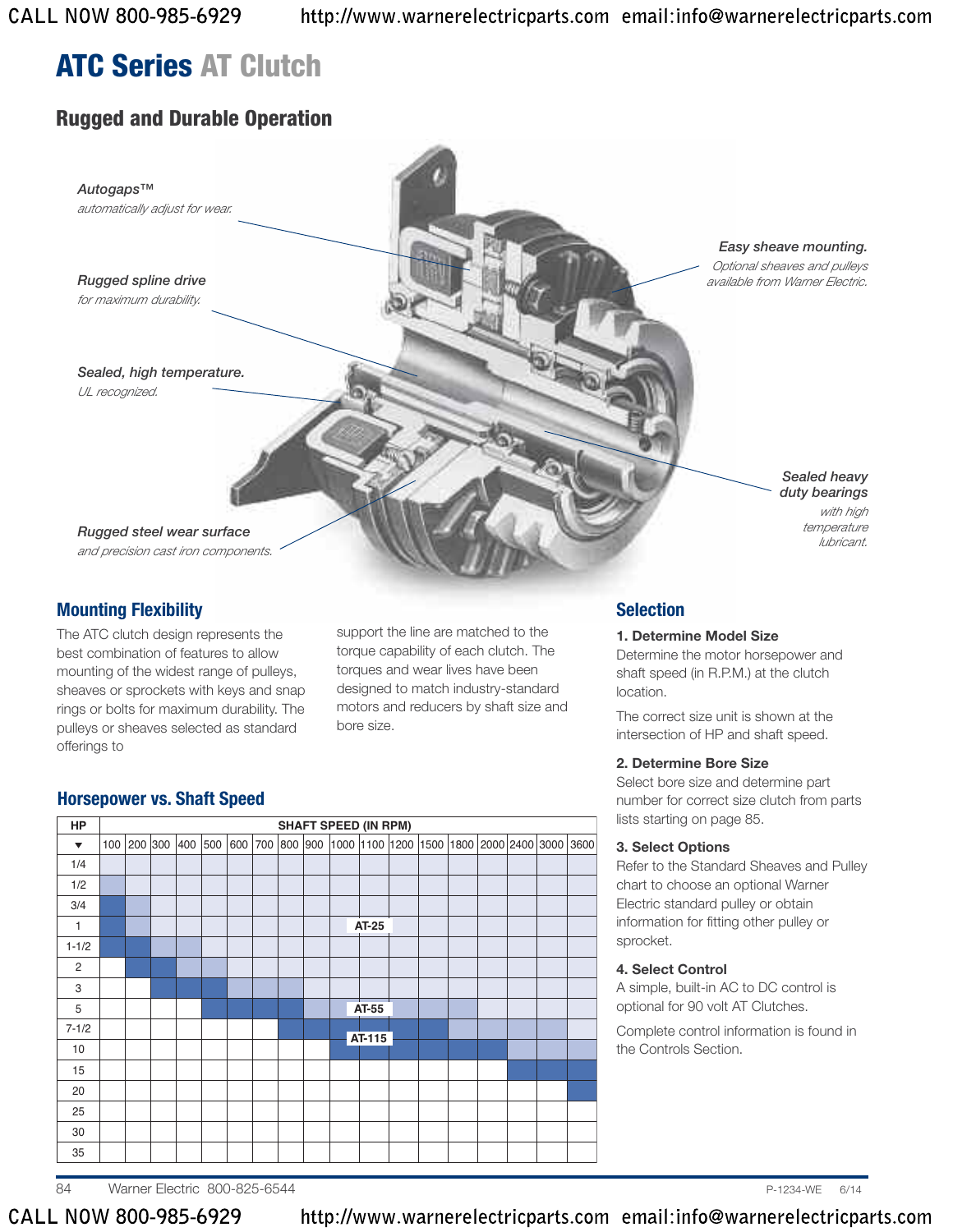## **Selection/Ordering Information**

### **Optional Equipment**

#### **Standard Sheaves and Pulleys**

| <b>Sheave</b>      | Clutch or         | No. Grooves | Part          | <b>Pitch</b>    | <b>Width</b> | <b>Dimensions</b> |
|--------------------|-------------------|-------------|---------------|-----------------|--------------|-------------------|
| <b>Pulley Type</b> | <b>Brake Size</b> | No. Teeth   | <b>Number</b> | <b>Diameter</b> |              | O.D.              |
| <b>Timing Belt</b> | 25                | 26H100      | 689-0256      | 4.138"          | 1.312"       | 4.244"            |
|                    | 55                | 30H100      | 689-0278      | 4.755"          | 1.312"       | 4.881"            |
|                    | 115               | 40H150      | 689-0257      | 6.366"          | 1.812"       | 6.472"            |
| "A" Section        | 25                | 1G3.60      | 689-0267      | 3.600"          | .750"        | 3.850"            |
|                    | 55                | 2G4.80      | 689-0308      | 4.800"          | 1.445"       | 5.050"            |
|                    | 115               | 3G6.00      | 689-0271      | 6.000"          | 2.000"       | 6.250"            |
| "3V" Section       | 25                | 1G3.65      | 689-0259      | 3.600"          | .695"        | 3.650"            |
|                    | 55                | 2G4.12      | 689-0315      | 4.070"          | 1.094"       | 4.120"            |
|                    | 115               | 3G5.30      | 689-0263      | 5.250"          | 1.515"       | 5.300"            |
| "B" Section        | 115               | 2G6.00      | 689-0275      | 6.000"          | 1.750"       | 6.350"            |

#### **Other Sheaves, Pulleys and Sprockets**

The unique AT Clutch design permits the installation of any customer provided sheave, pulley or sprocket that can be bored out and key seated to the Bore-to-Size dimensions shown on page 87.

#### **Sprockets**

The AT clutch design permits installation of customer supplied sprockets. Minimum size sprocket requirements found in the chart below can be bored out and drilled to the dimensions in that chart.

#### **Part Numbers**

| <b>Model</b><br><b>Size</b> | <b>Bore</b><br><b>Size</b> | Voltage<br><b>DC</b> | Part No.                     |
|-----------------------------|----------------------------|----------------------|------------------------------|
|                             |                            | 6                    | 5161-271-002                 |
|                             | 1/2"                       | 24                   | 5161-271-010                 |
|                             |                            | 90                   | 5161-271-003                 |
|                             |                            | 6                    | 5161-271-004                 |
|                             | 5/8"                       | 24                   | 5161-271-011                 |
| $ATC-25$                    |                            | 90                   | 5161-271-005                 |
|                             |                            | 6                    | 5161-271-006                 |
|                             | 3/4"                       | 24<br>90             | 5161-271-012<br>5161-271-007 |
|                             |                            | 6                    | 5161-271-008                 |
|                             | 7/8"                       | 24                   | 5161-271-013                 |
|                             |                            | 90                   | 5161-271-009                 |
|                             |                            | 6                    |                              |
|                             | 3/4"                       | 24                   | 5162-271-002<br>5162-271-010 |
|                             |                            | 90                   | 5162-271-003                 |
|                             |                            | 6                    | 5162-271-004                 |
|                             | 7/8"                       | 24                   | 5162-271-011                 |
| $ATC-55$                    |                            | 90                   | 5162-271-005                 |
|                             |                            | 6                    | 5162-271-006                 |
|                             | 1"                         | 24                   | 5162-271-012                 |
|                             |                            | 90                   | 5162-271-007                 |
|                             |                            | 6                    | 5162-271-008                 |
|                             | $1 - 1/8"$                 | 24                   | 5162-271-013                 |
|                             |                            | 90                   | 5162-271-009                 |
|                             |                            | 6                    | 5163-271-002                 |
|                             | $1 - 1/8"$                 | 24                   | 5163-271-010                 |
|                             |                            | 90                   | 5163-271-003                 |
|                             |                            | 6                    | 5163-271-004                 |
|                             | $1 - 1/4"$                 | 24                   | 5163-271-011                 |
| ATC-115                     |                            | 90                   | 5163-271-005                 |
|                             |                            | 6                    | 5163-271-006                 |
|                             | $1 - 3/8"$                 | 24                   | 5163-271-012                 |
|                             |                            | 90                   | 5163-271-007                 |
|                             |                            | 6                    | 5163-271-008                 |
|                             | $1 - 1/2"$                 | 24<br>90             | 5163-271-013<br>5163-271-009 |
|                             |                            |                      |                              |

### **Minimum Size Sprockets for Pilot Mount**

|                     |                                                                       | <b>Clutch Size</b>              |                                  |
|---------------------|-----------------------------------------------------------------------|---------------------------------|----------------------------------|
| <b>Chain Size</b>   | 25                                                                    | 55                              | 115                              |
| 25                  | 54T                                                                   |                                 |                                  |
| 35                  | 35T                                                                   | 40T                             |                                  |
| 41/40               | 28T                                                                   | 30T                             | 40T                              |
| 50                  | 22T                                                                   | 24T                             | 30T                              |
| 60                  |                                                                       | 20T                             | 24T                              |
| 80                  |                                                                       |                                 | 20T                              |
| 100                 |                                                                       |                                 |                                  |
| 120                 |                                                                       |                                 |                                  |
| Bore size           | 2.500/2.502/<br>(63.500/63.551)                                       | 3.000/3.002/<br>(76.200/76.251) | 4.00/4.002/<br>(101.600/101.651) |
| <b>Bolt Circle</b>  | 3.000/(76.200)                                                        | 3.500/(88.900)                  | 4.750/(120.650)                  |
| No. Holes and Sizes | $(3)$ .281/ $[(3)$ 7.144]                                             | $(4)$ .281/ $[(4)$ 7.144]       | (4) .344/[(4) 8.731]             |
|                     | Note: Spacer may be required to avoid chain interference with clutch. |                                 |                                  |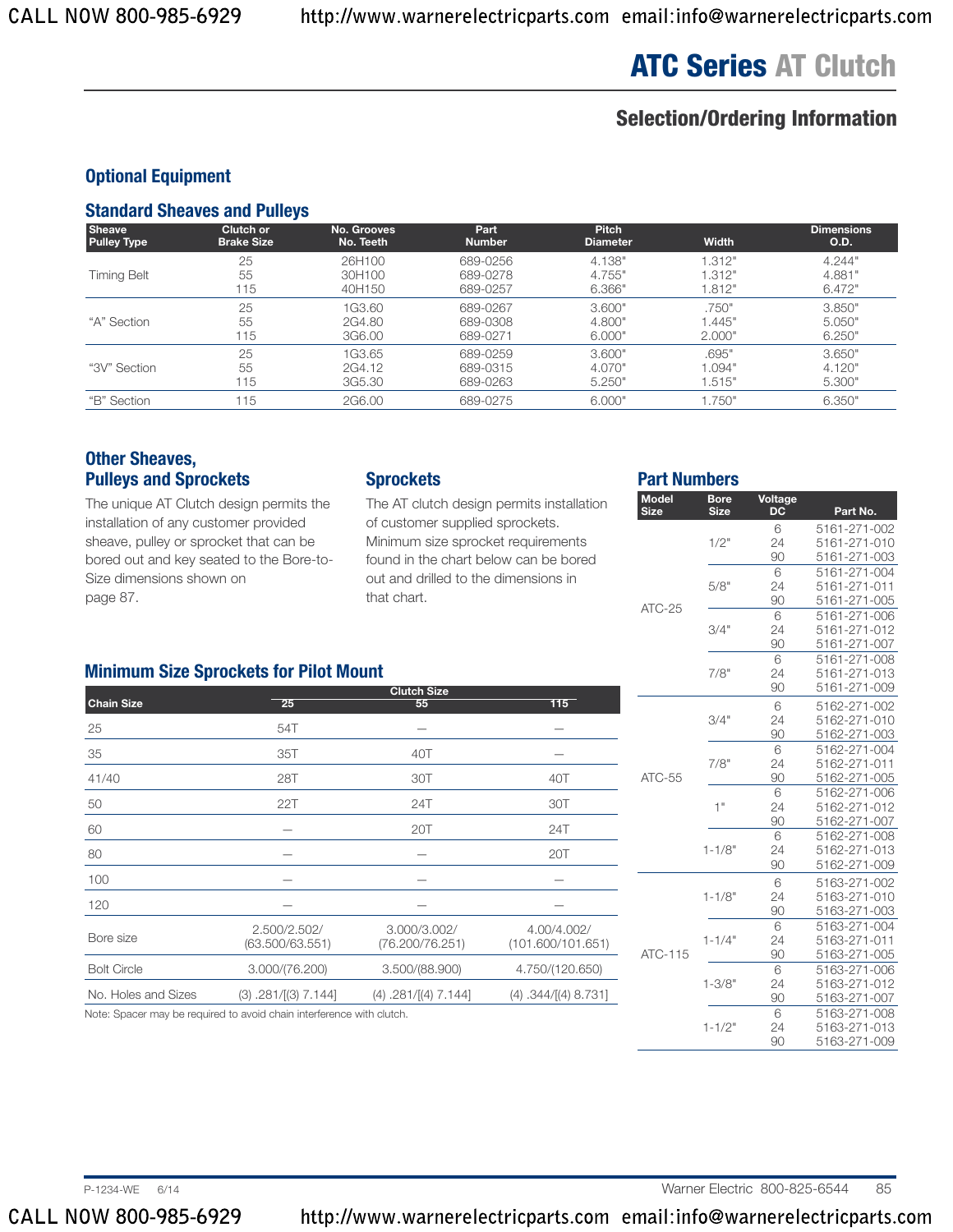## **ATC-25, ATC-55, ATC-115**



### **Specifications**

| <b>Model Size</b> | <b>Voltage DC</b> | <b>Unit</b> | Inertia*-WR <sup>2</sup> (lb.ft. <sup>2</sup> ) | Max. RPM | Weight (lbs.) | Static Torque (lb.ft.) | Dynamic Torque @ 1800 RPM |
|-------------------|-------------------|-------------|-------------------------------------------------|----------|---------------|------------------------|---------------------------|
|                   | 6                 |             | .048                                            | 3600     |               | 25                     | 12 lb. ft.                |
| 25                | 24                | Clutch      | .048                                            | 3600     |               | 25                     | 12 lb. ft.                |
|                   | 90                |             | .048                                            | 3600     |               | 25                     | 12 lb. ft.                |
|                   | 6                 |             | .173                                            | 3600     | 18            | 55                     | 20 lb. ft.                |
| 55                | 24                | Clutch      | .173                                            | 3600     | 18            | 55                     | 20 lb. ft.                |
|                   | 90                |             | .173                                            | 3600     | 18            | 55                     | 20 lb. ft.                |
|                   | 6                 |             | .483                                            | 3600     | 28            | 115                    | $30$ lb. ft.              |
| 115               | 24                | Clutch      | .483                                            | 3600     | 28            | 115                    | 30 lb. ft.                |
|                   | 90                |             | .483                                            | 3600     | 28            | 115                    | 30 lb. ft.                |

86 Warner Electric 800-825-6544 **P-1234-WE** 6/14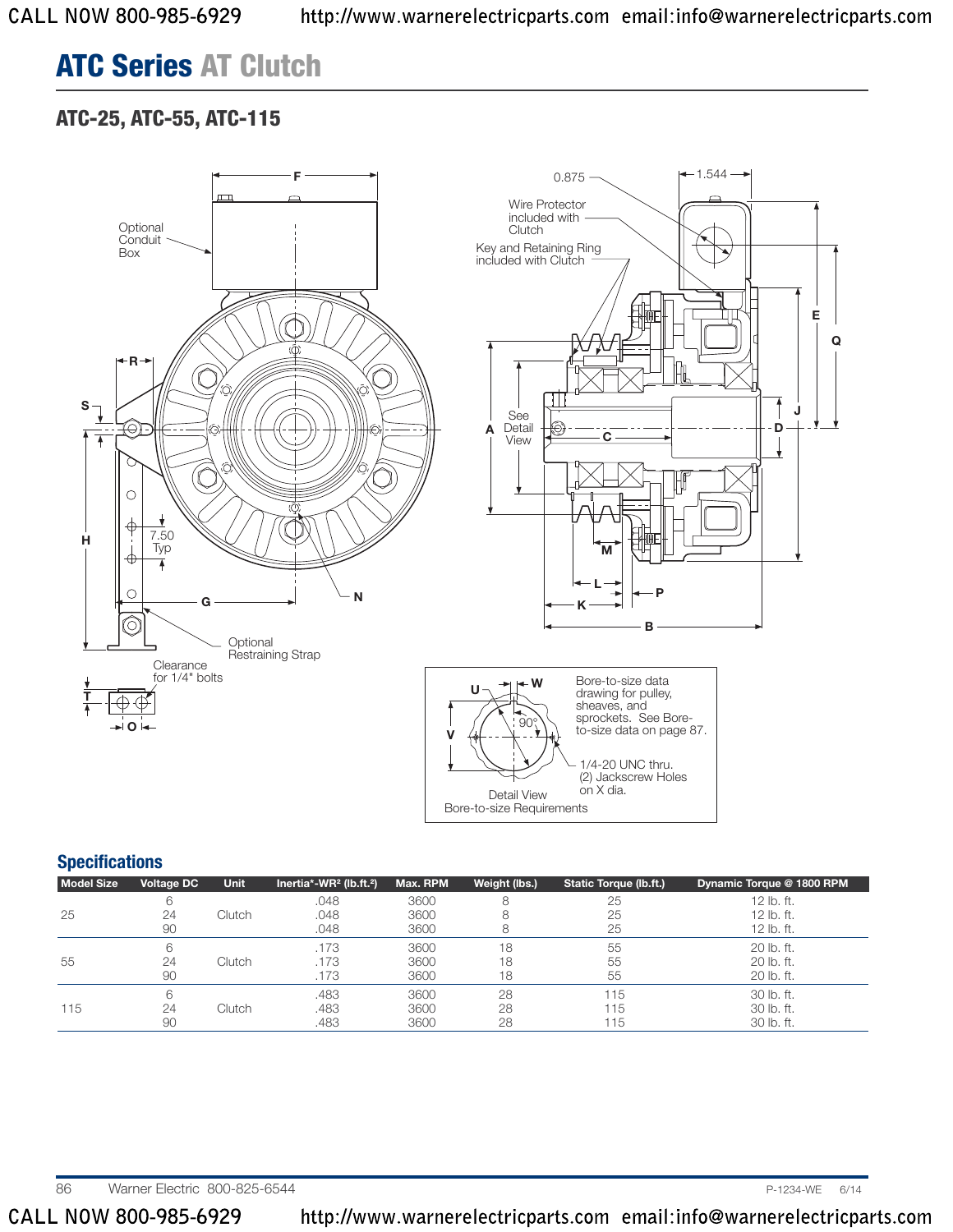## **ATC-25, ATC-55, ATC115**

|              | <b>Dimensions</b>  |                    |                   |                 |                    |                   |                    |                    |                    |                   | All dimensions are nominal, unless otherwise noted. |                            |                |
|--------------|--------------------|--------------------|-------------------|-----------------|--------------------|-------------------|--------------------|--------------------|--------------------|-------------------|-----------------------------------------------------|----------------------------|----------------|
|              | A<br>Max.          | в                  | C.                | Nom.            | Е                  |                   | G                  | н                  | Max.               | κ                 |                                                     | M                          |                |
| <b>Model</b> | Dia.               | Max.               | Nom.              | Dia.            | Max.               | Max.              | Max.               | Max.               | Dia.               | Max.              | Nom.                                                | Max.                       | Nom.           |
| 25           | 3.60<br>(91.44)    | 4.39<br>(111.51)   | 2.375<br>(60.33)  | .080<br>(27.43) | 4.748<br>(120.60)  | 3.767<br>(95.68)  | 3.282<br>(83.36)   | 5.11<br>(129.79)   | 4.822<br>(122.49)  | .68<br>(42.67)    | 1.003/.991<br>(25.48/25.17)                         | .715/.703<br>(18.16/17.86) | .375<br>(9.53) |
| 55           | 3.95<br>(100.33)   | 4.935<br>(125.35)  | 2.925<br>(74.30)  | .40<br>35.56    | 5.182<br>(131.62)  | 3.767<br>(95.682) | 4.032<br>(102.412) | 5.11<br>(129.792)  | 6.275<br>(159.39)  | .81<br>(46.152)   | 1.113/1.101<br>(28.27/27.97)                        |                            | .375<br>(9.53) |
| 115          | 5.254<br>(133.452) | 5.977<br>(151.822) | 3.102<br>(78.792) | .86<br>(47.242) | 6.089<br>(154.662) | 3.767<br>(95.682) | 4.246<br>(107.852) | 10.11<br>(256.792) | 7.906<br>(200.812) | 2.467<br>(62.662) | .539/1.523<br>(39.09/38.68)                         |                            | .375<br>(9.53) |

| <b>Model</b> | No. of<br><b>Holes</b> | N<br><b>Thread Size</b> | Max.<br><b>Depth</b> | <b>Bolt</b><br>Circle | $\circ$<br>Nom. | P<br>Nom.      | Q<br>Nom.         | R<br>Min.       | s<br>Min.      |
|--------------|------------------------|-------------------------|----------------------|-----------------------|-----------------|----------------|-------------------|-----------------|----------------|
| 25           | 3                      | $1/4 - 20$              | .500                 | 3.00                  | .500<br>(12.7)  | .036<br>(0.91) | 3.586<br>(91.10)  | .752<br>(19.08) | .279<br>(7.09) |
| 55           | 4                      | $1/4 - 20$              | .635                 | 3.50                  | .500<br>(12.7)  | .081<br>(2.06) | 4.156<br>(105.56) | .722<br>(18.34) | .265<br>(6.73) |
| 115          | $\overline{4}$         | $5/16 - 18$             | .830                 | 4.75                  | .500<br>(12.7)  | .237<br>(6.02) | 4.927<br>(125.15) | .504<br>(12.80) | .265<br>(6.73) |

### **Bore to Size Data**

| <b>Model</b> | Bore Dia.       | <b>Keyway Height</b> | W<br><b>Keyway Width</b> | <b>Bolt Circle</b> |
|--------------|-----------------|----------------------|--------------------------|--------------------|
| 25           | 2.502/2.500     | 2.601/2.591          | .1905/.1855              | 3.00               |
|              | (63.55/63.50)   | (66.06/65.81)        | (4.84/4.79)              | (76.20)            |
| 55           | 3.002/3.000     | 3.099/3.089          | .1905/.1885              | 3.50               |
|              | (76.25/76.20)   | (78.71/78.46)        | (4.84/4.79)              | (88.90)            |
| 115          | 4.002/4.000     | 4.127/4.117          | .378/.376                | 4.50               |
|              | (101.65/101.60) | (104.83/104.57)      | (9.60.9.55)              | (114.30)           |

## **Bore Size and Keyways**

|                    | <b>Unit Bore</b> |                |            |
|--------------------|------------------|----------------|------------|
| <b>Size</b>        | (in.)            | (mm)           | <b>Key</b> |
| $ATC-25$           | .5025<br>.5005   | 12.76<br>12.71 | 1/8 Sq.    |
|                    | .6275<br>.6255   | 15.94<br>15.89 | $3/16$ Sq. |
| ATC-25<br>ATC-55   | .7525<br>.7505   | 19.11<br>19.06 | $3/16$ Sq. |
| $ATC-25$<br>ATC-55 | .8775<br>.8755   | 22.29<br>22.24 | $3/16$ Sq. |
| $ATC-55$           | 1.0025<br>1.0005 | 25.46<br>25.41 | $1/4$ Sq.  |
| ATC-55<br>ATC-115  | 1.1275<br>1.1255 | 28.64<br>28.59 | $1/4$ Sq.  |
|                    | 1.2525<br>1.2505 | 31.81<br>31.76 | $1/4$ Sq.  |
| ATC-115            | 1.3775<br>1.3755 | 34.99<br>34.94 | 5/16 Sa.   |
|                    | 1.5025<br>1.5005 | 38.16<br>38.11 | $3/8$ Sq.  |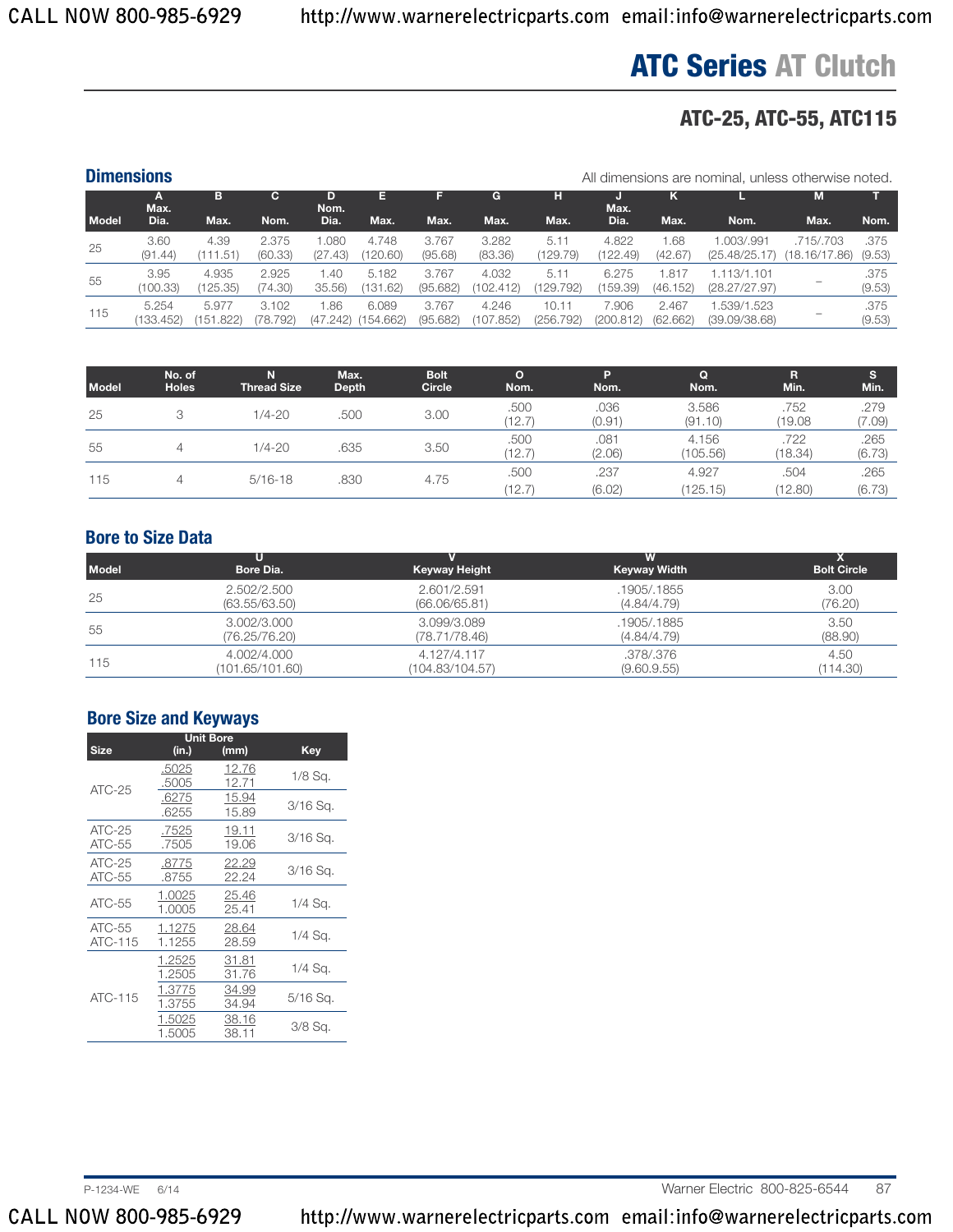## **ATB Series AT Brake**

## **Replaceable Armature Faces Assure Minimum Downtime**



88 Warner Electric 800-825-6544 **P-1234-WE 6/14** P-1234-WE 6/14